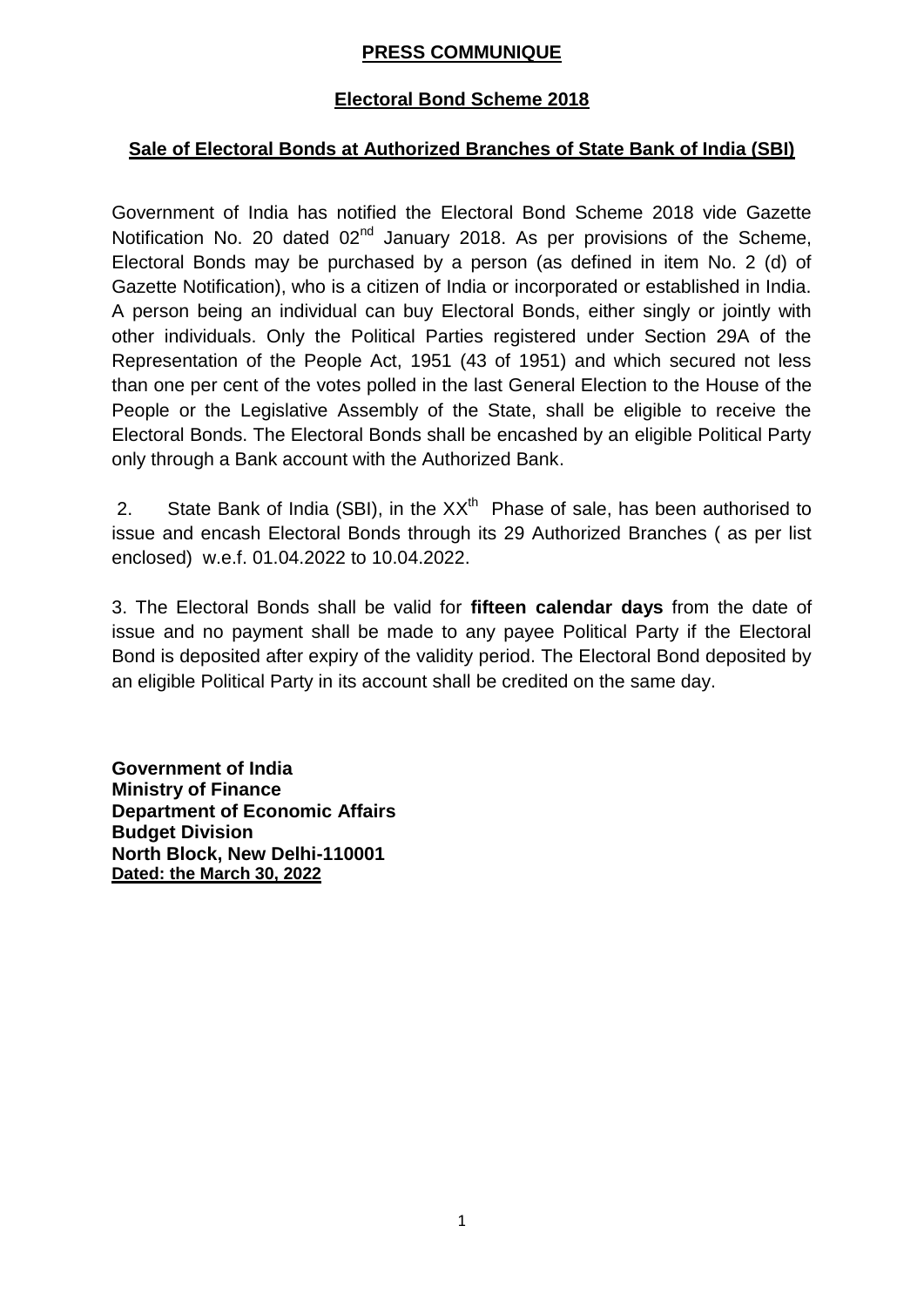# **Electoral Bond Scheme – 2018**

# **29 Existing Authorized Branches**

| SI.<br>No. | State/UT                                               | Name of the Branch & Address                                                                                                                    | <b>Branch</b><br>Code No. |
|------------|--------------------------------------------------------|-------------------------------------------------------------------------------------------------------------------------------------------------|---------------------------|
| 1.         | Delhi                                                  | Delhi Main Branch<br>11, Parliament Street,<br>New Delhi - 110001                                                                               | 00691                     |
| 2.         | Haryana,<br>Punjab and<br>Chandigarh                   | Chandigarh Main Branch<br>SCO 43-48, Banking Square,<br>Sector-17B, Chandigarh, Distt:<br>Chandigarh<br>State: Chandigarh, Pin: 160017          | 00628                     |
| 3.         | Himachal<br>Pradesh                                    | Shimla Main Branch<br>Near Kali Bari Temple, The Mall,<br>Shimla, District : Shimla<br>State: Himachal Pradesh,<br>Pin: 171003                  | 00718                     |
| 4.         | Jammu and<br>Kashmir                                   | Badami Bagh (Srinagar) Branch<br>Badami Bagh<br>Cantonment, Srinagar, Kashmir<br>Dist: Badgam,<br>State: Jammu & Kashmir<br>Pin: 190001         | 02295                     |
| 5.         | <b>Uttarakhand</b>                                     | Dehra Dun Main Branch<br>4, Convent Road, Dehradun<br>Uttarakhand, District: Dehradun<br>State: Uttarakhand Pin: 248001                         | 00630                     |
| 6.         | Gujarat, Dadar<br>& Nagar Haveli<br>and Daman &<br>Diu | Gandhinagar Branch, I Floor,<br><b>Zonal Office Sector</b><br>10 B Gandhinagar<br>Distt: Gandhinagar,<br>State: Gujarat Pin: 382010.            | 01355                     |
| 7.         | Madhya<br>Pradesh                                      | <b>Bhopal Main Branch</b><br>T.T.Nagar, Bhopal-462003, Bhopal,<br>Madhya Pradesh,<br>District: Bhopal,<br>State: Madhya Pradesh,<br>Pin: 462003 | 01308                     |
| 8.         | Chhattisgarh                                           | Raipur Main Branch<br>P.B.NO.29/61,<br>Jaistambh Chowk, Raipur,<br>District: Raipur<br>State: Chhatisgarh Pin: 492001                           | 00461                     |
| 9.         | Rajasthan                                              | Jaipur Main Branch<br>P.B.No.72, Sanganeri Gate<br>Jaipur, Rajasthan District: Jaipur,<br>State: Rajasthan.<br>Pin: 302003                      | 00656                     |
| 10.        | Maharashtra                                            | Mumbai Main Branch<br>Mumbai Samachar Marg<br>Horniman Circle, Fort, Mumbai,<br>Maharashtra Pin: 400001                                         | 00300                     |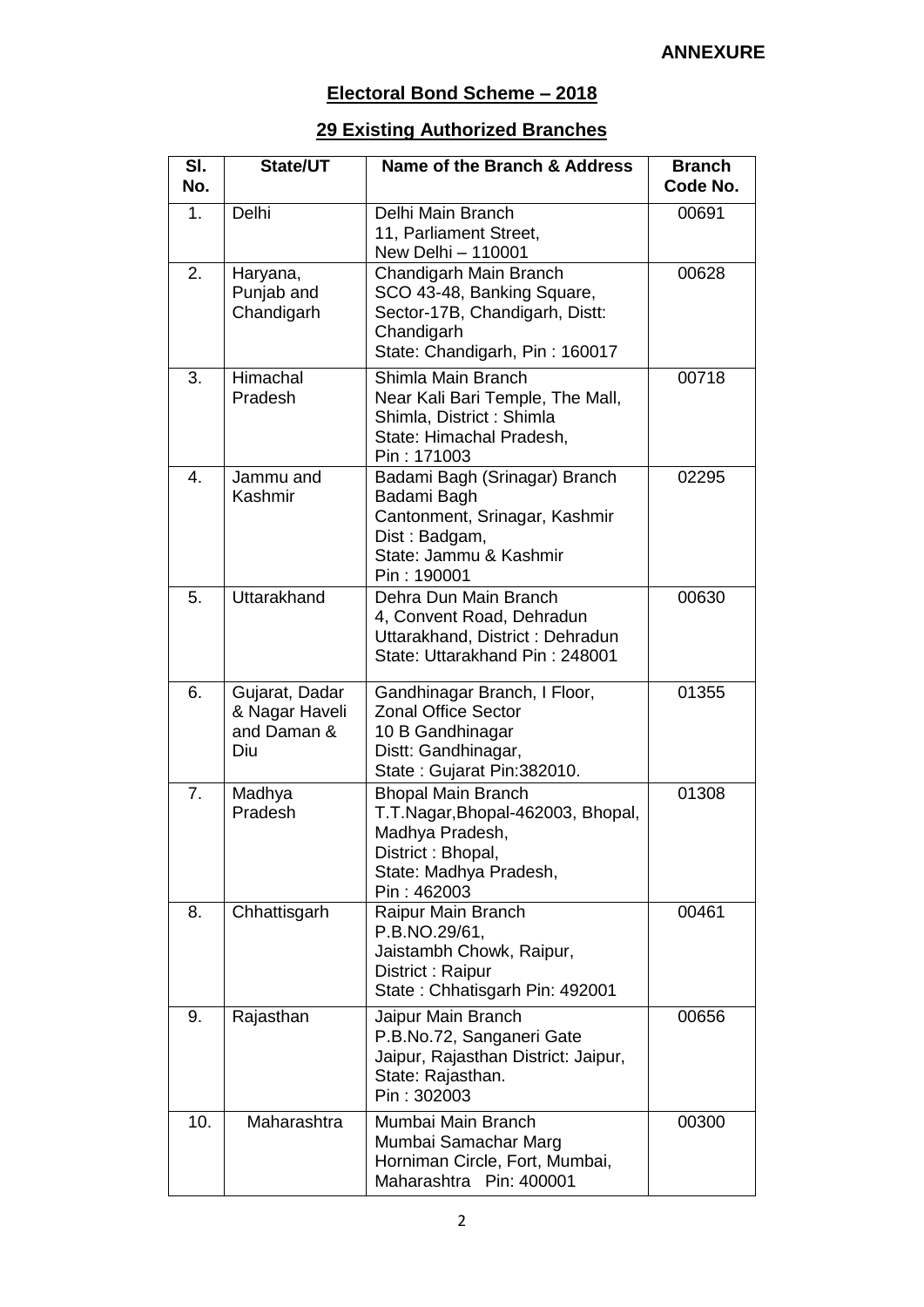| 11. | Goa,                 | Panaji Branch                                                    | 00509 |
|-----|----------------------|------------------------------------------------------------------|-------|
|     | Lakshadweep          | Opp: Hotel Mandovi, Dayanand,                                    |       |
|     |                      | Dayanand Bandodkar Marg,<br>Panaji, Goa.                         |       |
|     |                      | District: North Goa,                                             |       |
|     |                      | State: Goa, Pin: 403001                                          |       |
| 12. | <b>Uttar Pradesh</b> | <b>Lucknow Main Branch</b>                                       | 00125 |
|     |                      | Tarawali Kothi, Motimahal Marg,                                  |       |
|     |                      | Hazratganj, Lucknow, Uttar                                       |       |
|     |                      | Pradesh<br>District: Lucknow,                                    |       |
|     |                      | <b>State: Uttar Pradesh</b>                                      |       |
|     |                      | Pin: 226001                                                      |       |
| 13. | Odisha               | Bhubaneswar Main Branch                                          | 00041 |
|     |                      | P.B.NO.14, Bhubaneswar                                           |       |
|     |                      | <b>Bhubaneswar</b><br>District: Khurda                           |       |
|     |                      | State: Odisha, Pin: 751001                                       |       |
| 14. | West Bengal          | Kolkata Main Branch                                              | 00001 |
|     | and Andaman &        | Samriddhi Bhawan                                                 |       |
|     | Nicobar              | 1, Strand Road, Kolkata, West                                    |       |
|     |                      | Bengal, District: Kolkata.                                       |       |
|     |                      | State: West Bengal. 3                                            |       |
|     |                      | Pin: 700001                                                      |       |
| 15. | <b>Bihar</b>         | Patna Main Branch                                                | 00152 |
|     |                      | West Gandhi Maidhan, Patna,<br>Bihar. Pin: 800001                |       |
| 16. | Jharkhand            | Ranchi Branch                                                    | 00167 |
|     |                      | Court Compound,                                                  |       |
|     |                      | Jharkhand, District: Ranchi,                                     |       |
|     |                      | State: Jharkhand, Pin: 834001                                    |       |
| 17. | <b>Sikkim</b>        | Gangtok Branch                                                   | 00232 |
|     |                      | M G Marg, Gangtok SIKKIM                                         |       |
|     |                      | Dist: East Sikkim<br>State: Sikkim Pin: 737101                   |       |
| 18. | Arunachal            | Itanagar Branch                                                  | 06091 |
|     | Pradesh              | TT Marg, VIP Road Bank Tinali,                                   |       |
|     |                      | Itanagar, Arunachal Pradesh                                      |       |
|     |                      | District: Papumpare                                              |       |
|     |                      | State: Arunachal Pradesh<br>Pin: 791111                          |       |
| 19. | Nagaland             | Kohima Branch                                                    | 00214 |
|     |                      | Near deputy commissioner's office                                |       |
|     |                      | Kohima                                                           |       |
|     |                      | Nagaland Pin: 797001                                             |       |
| 20. | Assam                | Guwahati Branch                                                  | 00078 |
|     |                      | Pan Bazar, MG Road,<br>Kamrup, Guwahati, Pin: 781001             |       |
| 21. | Manipur              | Imphal Branch                                                    | 00092 |
|     |                      | M G Avenue, Imphal west                                          |       |
|     |                      | Manipur                                                          |       |
|     |                      | Pin: 795001                                                      |       |
| 22. | Meghalaya            | <b>Shilong Branch</b>                                            | 00181 |
|     |                      | MG Road, Near General PO<br>Shillong, District: Khasi Hills (E), |       |
|     |                      | Meghalaya, Pin: 793001                                           |       |
|     |                      |                                                                  |       |